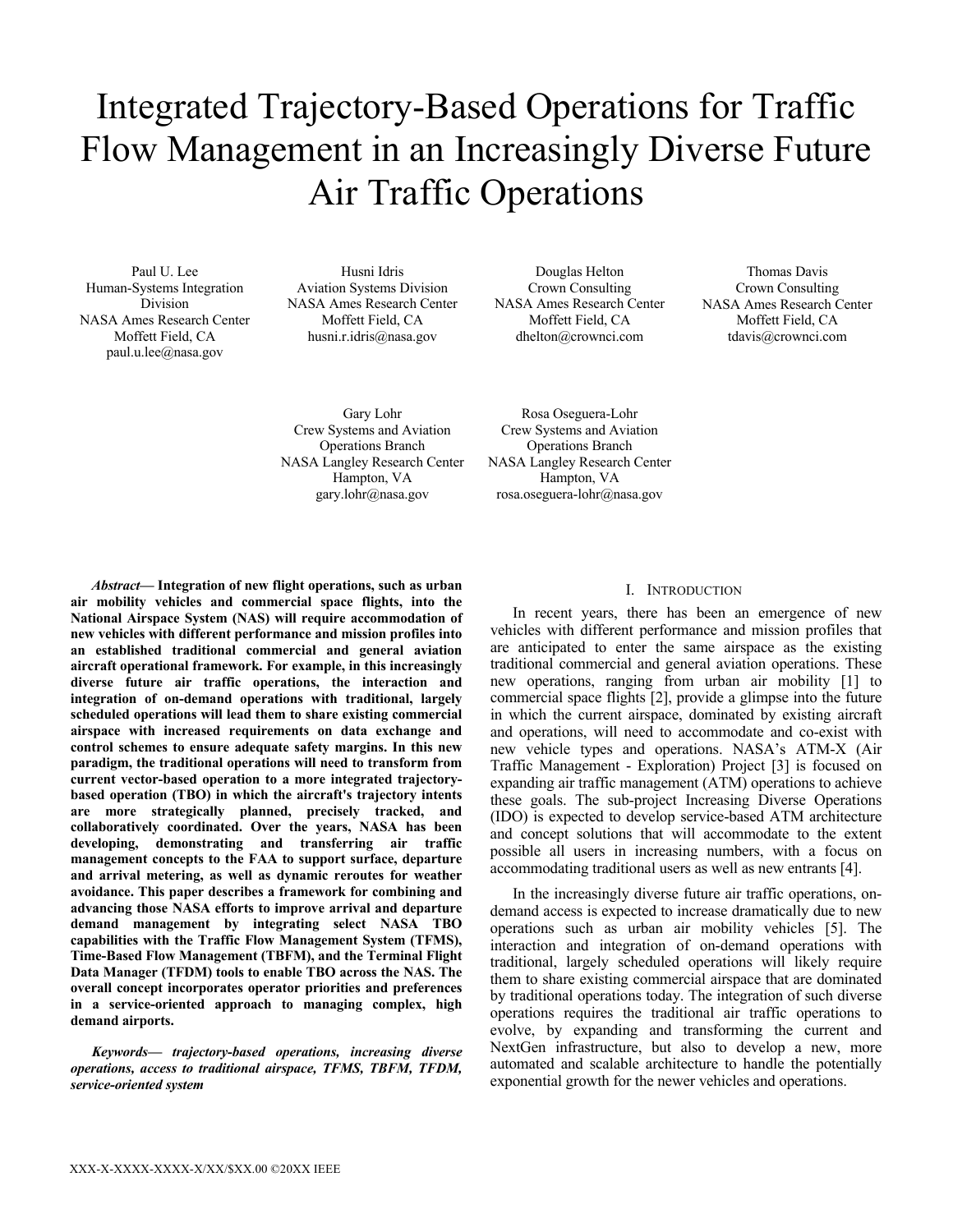In order for these two types of vehicles / operations to coexist in a shared airspace, there will need to be seamless data exchange and coordination between them to keep track of each vehicle's location, intent and other relevant information and to provide adequate safety margins between them at any potential interaction points. With this assumption, the traditional operations will need to transform from current "volume-based" operation, in which the aircraft are often vectored off of their trajectories by the air traffic controllers to a trajectory-based operation (TBO). In TBO, the aircraft file/update their trajectory intent and fly their trajectories in order for the underlying air traffic system to track them.

A transition from traditional operations to TBO is identified in the NextGen 2025 baseline, in the FAA document titled "NextGen Vision for Trajectory Based Operations", version 2.0 [6]. Over the years, NASA has been collaborating with the FAA to realize the NextGen vision of TBO. NASA has been developing, demonstrating, and transferring air traffic management concepts to the FAA to support surface, departure and arrival metering, as well as dynamic reroutes for weather avoidance [7][8][9][10]. NASA has also developed new concept, procedures, and tools to better utilize existing capabilities in Traffic Flow Management System (TFMS) and Time-Based Flow Management (TBFM) to coordinate strategic and tactical traffic flow management tools for better arrival demand management into complex airspace/airports [11].

This paper describes a framework for combining and advancing those NASA efforts to improve arrival and departure demand management by integrating select NASA TBO capabilities with the TFMS, TBFM, and the Terminal Flight Data Manager (TFDM) tools. The goal is to better manage arrival and departure demand at constrained airports by integrating the strategic and tactical control of that demand from origin to destination and performing this control more precisely and collaboratively. Therefore, this paper describes a potential evolutionary path towards the increasingly diverse future of the National Airspace System (NAS), by building on, integrating, and advancing the enabling TBO technologies. The following sections describe the motivation for integrated TBO solutions, descriptions of NASA developed TBO capabilities, and integration of these capabilities. In addition, the paper describes how operator priorities and preferences may be integrated in a service-oriented framework to provide a robust, scalable solution for the complex, high demand airports.

# II. MOTIVATION FOR TRAJECTORY-BASED OPERATIONS

### *A. Trajectory-Based Operations Overview*

TBO is a method for planning and managing air traffic by extending the use of three main functionalities: (1) time-based management, (2) performance-based navigation (PBN), and (3) data exchange, both between airborne-to-ground systems and between ground-to-ground systems [5]. TBO involves trajectory planning, management, and optimization in the strategic and near-tactical timeframe. The air navigation service providers (ANSPs) and the flight operators agree on strategic flight plan trajectories. This plan is coordinated across all systems, air traffic facilities and flight operators, who work to achieve the strategic plan.

The TBO capabilities are envisioned to enable time-based flight trajectory negotiations using seamless data exchange and automation. Centered on time-based management and PBN, TBO enables four-dimensional trajectories that the ANSPs and the airspace users can negotiate to identify a solution that meets everyone's needs. It emphasizes predictability as an objective (in addition to efficiency), enabling increased users' confidence that they will be able to fly their desired trajectory and hence can better plan and optimize for their fleet concerns. It allows for integration and more cohesive and coupled relationships between air traffic control (ATC) and traffic flow management (TFM) [4][6].

Enabling full integration of TBO across all phases of flight will require scheduling and other related capabilities to be integrated or coordinated across multiple facilities. For example, a flight might reserve its place in a virtual queue while still at the departure gate while the ATC system plans its arrivals at its fixes and destinations. By predicting the traffic demand, capacity, and constraint points and sharing them across facilities in advance, the flight could merge and space more strategically with other traffic, with minor speed and route adjustments. Sharing of demand and constraint information allows for more collaboration and strategic planning between airline operators and ANSPs.

# *B. Need for Integrated TBO and Time-Based Management in Current Day Traffic Flow Management*

When the capacity at high-volume airports or the surrounding airspace is constrained and demand exceeds the available resources, the resulting traffic bottlenecks often have a NAS-wide impact [11]. The reasons for these demand/capacity mismatches can vary from structural limitations (e.g. limited airport surface or airspace route capacity), to wind-related capacity changes, to the more severe and less predictable constraints such as convective weather.

Traffic managers limit demand into the airports and airspace by imposing Traffic Management Initiatives (TMIs) such as ground delay programs (GDPs), airspace flow programs (AFPs) and the new collaborative trajectory options programs (CTOPs). Although these forms of strategic management help divert excess demand, they are based on Airport Arrival Rate (AAR) and associated airspace congestion predictions made hours in advance, often using rules-of-thumb and best guesses. Consequently, their effectiveness varies with constraint uncertainty, and may compound demand-capacity imbalances when predictions are incorrect [12].

TFMS, TBFM, and TFDM traffic management tools and procedures are already used to address the problem of demand management within the NAS [13]. These systems represent a set of capabilities that manage flows into capacity-limited resources by modifying the routes and/or times of flights within those flows. They were developed for and continue to be used in different operational contexts and timeframes. TFMS is used by airline operators and traffic planners during pre-flight planning. TFDM is used just prior to gate pushback and during taxi-out and taxi-in phases. TBFM is used by controllers and local facility traffic managers within a horizon of the arrival of the flight. Plans for enhancing all three systems, many of which are in the FAA's implementation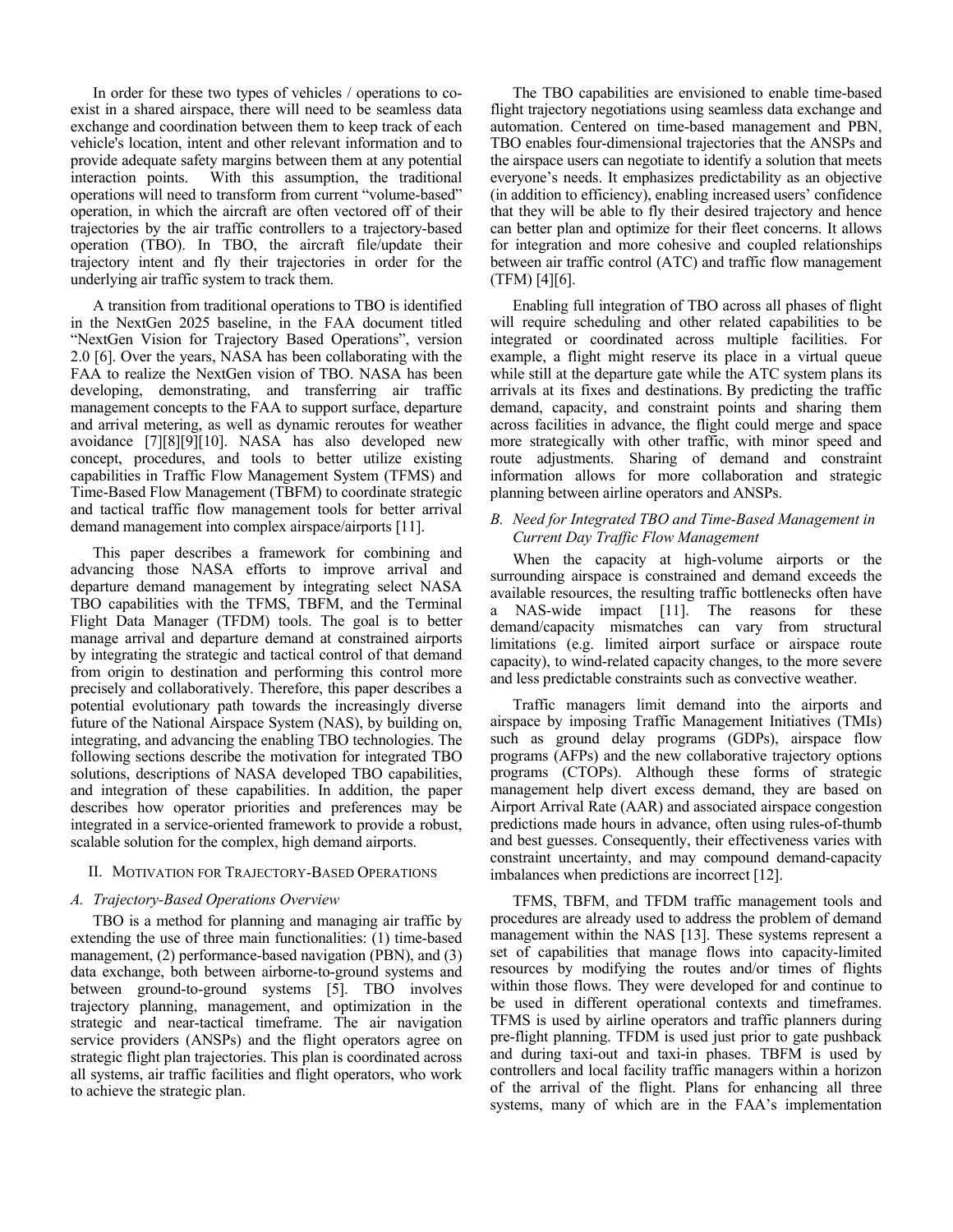pipeline or already in use, suggest some overlap in functionality [14][15][16] and temporal solution space.. To a large extent, however, these three systems still provide separate and largely uncoordinated solutions for the traffic management problem.

TFDM schedules and meters gate pushback, based on airport surface congestion and controlled departures times (CDTs), or Expect Departure Clearance Times (EDCT) for flights subject to TMI. However, departure rates and times are not yet synchronized by the tool to schedule the departures into slots in the overhead traffic stream. Overhead time slots are manually allocated dynamically by traffic management as they become available. They are not synchronized to other schedules along the flight such as the takeoff time or the TBFM meter fix times. Therefore, there is no assurance that an overhead time slot will be available when a flight reaches its scheduled departure time, which may cause the departure time to be rescheduled. If the flight is departing from an airport within the TBFM horizon, its original departure time may have been scheduled by TBFM. Hence the rescheduling causes further cascading effects where TBFM needs to match the flight with a new arrival slot at the destination [7].

Departure metering is currently managed differently depending on whether or not the departure airport is within the planning horizon of a destination airport at which TBFM is being used to meter arrivals. All flights subject to an AFP or GDP are issued EDCTs through TFMS, but flights departing from close-in airports are also subject to TBFM arrival metering at their planned destination and are issued CDTs based on the scheduled time of arrival (STA) assigned by TBFM. These scheduled departure times issued by TFMS and TBFM systems are not well coordinated with each other and can subject some flights to inequitable compounded delays. Additionally, TBFM schedules are based on the actual AAR being achieved, and TFMS schedules are based on the predicted acceptance rate of the airport or airspace and the scheduled traffic demand. There is no direct coordination between TBFM departure metering and TFMS departure metering for flights bound for the same destination airport, and consequently, limited responsiveness to changes between them, such as when the AAR used by TBFM is different than the one that had been used by the GDP [11].

Furthermore, flights may or may not depart at their scheduled EDCT due to other factors impacting the departure airport, e.g. congested airport surface or overhead stream, or simply non-compliance by the operator or local traffic management. Even when a flight departs at its scheduled EDCT, there is little monitoring or control over its conformance to its planned arrival schedule until it reaches airspace that is covered by TBFM metering. Finally, en route constraints and miles-in-trail (MIT) restrictions unrelated to TBFM metering may delay flights, resulting in periods of under or over demand at the destination.

TBFM also provides little in the way of flight/delay prioritization. Aircraft en route from external airports outside of the TBFM planning horizon of the destination airport are given priority over departure flights from close-in airports when assigning delay. Although this is advantageous in terms

of reducing fuel costs associated with airborne delays, departures scheduled from close-in airports often receive a disproportionate share of the overall delay. Consequently, costs associated with disruption to airline schedules and excessive ground delay may result in higher costs for those operators than those solely based on fuel consumption [17]. In addition, operator flight priorities and preferences are not easily incorporated in TBFM departure scheduling at close-in airports.

Another problem in today's TFM system is that flights may be subject to multiple uncoordinated departure delays. When significant convective weather or widespread congestion within the NAS arise, traffic managers in different facilities typically issue multiple TMIs to deal with the various problems in their airspace, impacting many flights to encounter multiple uncoordinated TMIs. For example, a flight may be held on the ground through a GDP, before being rerouted around a thunderstorm, and then subject to MIT caused by congested arrival sectors or airports. The joint impact of all three initiatives together results in inequities, in part because tools currently available to traffic managers are not well integrated.

Once flights get closer to the destination, traffic managers impose more tactical TMIs such as MIT restrictions to the meter fixes, time-based metering and other airborne delay maneuvers. These restrictions may also be based on rules of thumb but are increasingly based on TBFM metering. TBFM automatically meters and sequences arriving flights by assigning each flight with an STA at the metering point, and automatically calculating any delay controllers must apply to each flight in order to comply with the STA. Enhancements to TBFM enable a new capability called extended metering, which permits multiple planning and freeze horizons to be used to more accurately meter traffic at greater distances from the destination airport or airspace constraint. However, the throughput rate and resulting demand profile are not shared with TFMS, and therefore, EDCTs issued by TFMS to flights departing within the TBFM horizon are not automatically adjusted. There is also no automated coordination between planning functions to adjust flight progress for flights once they depart but have yet to enter into TBFM metering [11].

TBFM is also not currently capable of efficiently redistributing excess arrival demand from one arrival fix to another. That remains a manual process, which may result in inefficient trajectories or added delays at one arrival fix while another arrival fix has unused excess capacity. Additionally, any interruption in a flight's defined trajectory, such as radar vectors, results in inaccurate estimated times of arrival (ETAs), which in turn causes erroneous STAs and sequencing. Controllers and traffic managers must resort to use manual judgement and processes to distribute and meter traffic. This is particularly problematic during dynamic convective weather, which can make TBFM unusable [9].

Another cause of significant delays at metroplex airports is the interaction of flows between adjacent airports that compete for airspace. Currently the competed airspace is delegated to one flow or the other by the standard operating procedures (SOP). This often results in blocking flows from using the airspace and often from using the runways that need to use the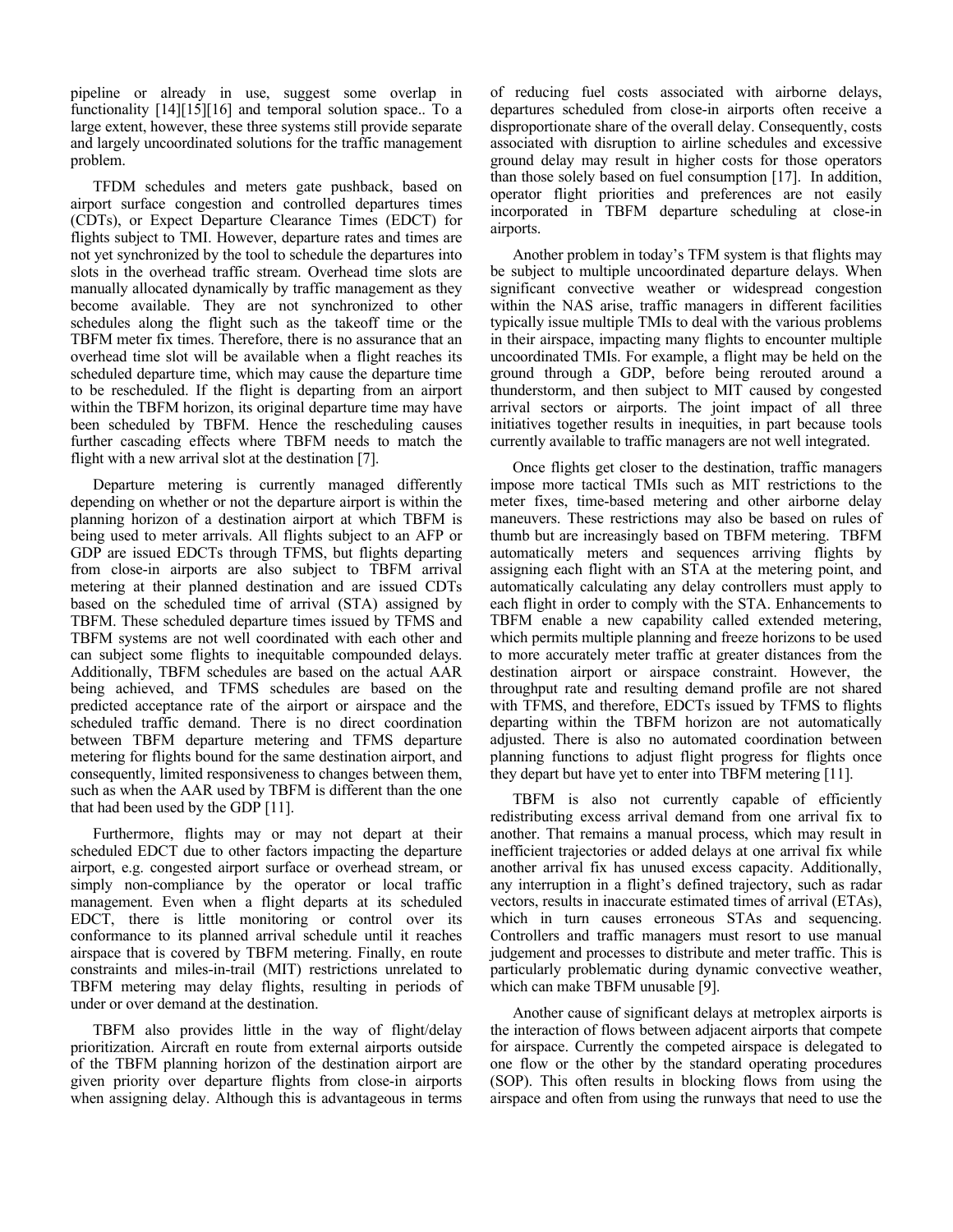airspace for the approach. Additional impacts include significantly extending arrival and departure routes, capping departures below arrivals resulting in level segments, and limiting runway throughput by preventing divergent headings after take-off.

For example, when JFK is in a configuration to land on ILS 13L (red flow in Fig. 1), LGA is forced to land on ILS 13 requiring arrivals from the south (yellow flow) to approach high and make an extended loop above TEB to approach runway 13. This configuration also requires EWR to release the lower altitudes of the airspace (highlighted in blue in Fig. 1) to LGA, and forces TEB to wait for gaps in the LGA flow. LGA is also blocked from using runway 4 for landing because it delegates the low altitude airspace highlighted in red to JFK. Additionally, the JFK departures to the east are capped below the JFK arrivals causing them to travel an extended level segment, and the LGA departures from runway 13 (not shown in the figure) are typically forced to only turn left to avoid the JFK arrivals. Greater use of TBO and PBN in the Terminal airspace has the potential to share the airspace across multiple flows that are headed to different destination airports.



Fig. 1. Example of NYC Metroplex Conflicting Flows

Given that the current traffic management tools manage traffic flows into capacity-limited resources in a largely uncoordinated fashion, integrated TBO solutions that provide better time-based management along more precise trajectories has a potential to result in improved predictability, efficiency, and throughput while also improving the overall delay characteristics. The following section describes a set of TBO solutions that provide such benefits across all phases of flight.

#### III. TRAJECTORY-BASED OPERATIONS SOLUTIONS

In recent years, NASA has developed a number of TBO solutions for all phases of flight - i.e. pre-flight, departure, en route, and arrival. In the pre-flight phase, NASA's Integrated Demand Management (IDM) concept uses strategic TFMS tools to pre-condition the traffic demand prior to departure, in order to deliver an efficient and manageable traffic demand to more tactical traffic flow management capabilities, such as TBFM. The IDM concept uses predicted arrival rates to a target airport to develop capacity settings across TFMS and TBFM systems so that the delivery of the traffic demand is

well coordinated between strategic and tactical traffic flow management systems [11].

In the departure phase, the capabilities of NASA's Airspace Technology Demonstration 2 (ATD-2) improves the efficiency of surface operations at the nation's busiest airports through time-based metering of departures and improved sharing of flight operations information amongst the various airport surface stakeholders. The ATD-2 concept also couples a surface scheduling to en route scheduling such that an integrated time-based trajectory solution from takeoff to constrained overhead flow can be constructed prior to takeoff [7].

Once the aircraft reaches level flight in the en route phase, it prefers to fly at its optimal altitude and speed. However, it can be delayed or rerouted multiple times to avoid various airspace constraints due to adverse weather or traffic volume. NASA's Airspace Technology Demonstration 3 (ATD-3) developed ground and flight deck technologies to identify more efficient routes around adverse weather and other airspace constraints from en route [8] to arrival phases of flight [9]. These technologies enable time-based solutions in adverse weather conditions and enable the users to specify preferences in terms of saving time, fuel or both in optimizing their routes around weather.

As the flight approaches its destination airport, it enters the arrival phase. In this phase, NASA has developed an integrated set of technologies under Airspace Technology Demonstration-1 (ATD-1), that provides an efficient TBO solution for managing arrival aircraft beginning from just prior to top-ofdescent, though the en route and Terminal airspace, all the way down to the airport runway [10]. These technologies enable precise tracking of continuous descent, time-based, and efficiently spaced trajectories.

In all phases of flight, a service-oriented architecture which enables user and/or third-party services for generating and negotiating user-preferred trajectories and allocating resources is highly desirable in order to mitigate capacity bottlenecks and improve scalability of services with increased operations.. In the future, trajectory management functions, including trajectory generation, negotiation, and synchronization may be provided by third-party services [3][4]. In such a framework, flight operators may choose their preferred service provider, particularly for services that are not safety-critical. These TBO capabilities constitute examples of such services or packages of services that may be provided by government, users, or thirdparty providers. The integration of these services remains an important challenge, which is even more critical in such a federated environment.

In the following section, each of the phases of flight and the associated TBO solutions are described in more detail. The New York metroplex is used as an example to describe the integration of TFDM, TFMS, TBFM, and ATD capabilities, combined with airline operators' prioritization inputs, to synchronize departure, arrival and en route scheduling. TFDM/ATD-2 and TBFM/ATD-1 provide tactical departure and arrival metering with sufficient access to close-in airports and in coordination with TFMS for airborne upstream flights, to ensure minimal impact on the airborne flow and sufficient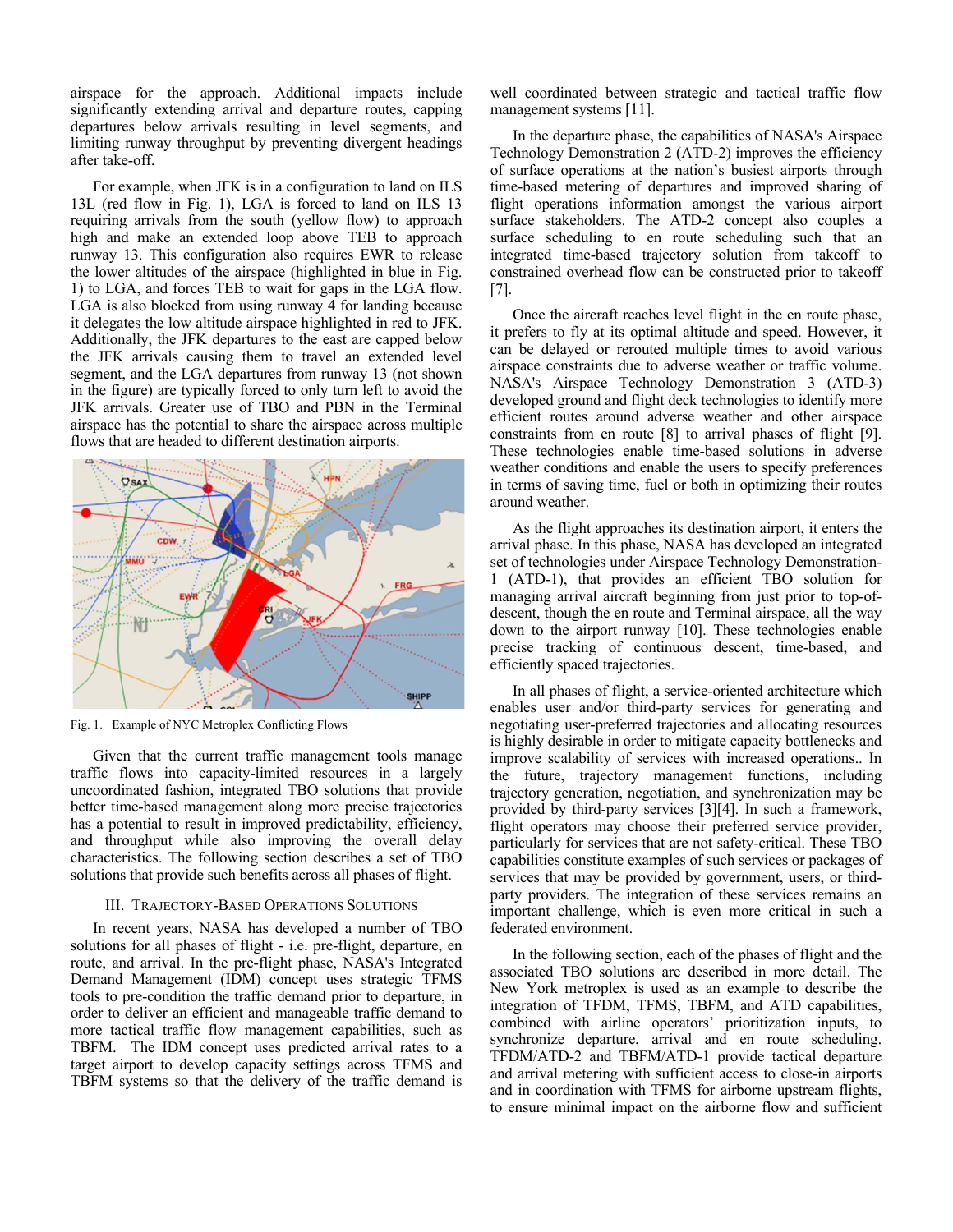delivery of traffic to capacity-constrained runways. TFMS tools strategically schedule arrival demand into TBFM that matches demand to the available capacity of the TBFM region. Coordinating the scheduling across TBFM, TFMS, and TFDM reduces the need for miles-in-trail and ground delay programs, better matches demand to capacity, can reduce airborne delays, and can distribute overall delay more equitably across long and short haul flights.

# *A. Pre-flight*

An example scenario for Newark Liberty International Airport (EWR) illustrates how the TBFM, TFMS, and TFDM schedulers could be coordinated. EWR routinely sees a varied mix of short-haul and long-haul flights, with a load distribution across its three arrival gates that changes throughout the day. Scheduled demand is often at or near the airport's dual-runway Visual Flight Rules (VFR) capacity, so adverse winds or reduced visibility often reduce capacity well below demand. This imbalance is usually managed using MIT and TBFM metering controls, however close-in departures often take a disproportionate share of the TBFM-assigned delay since MIT pre-conditioning is often not precise enough to equitably reserve the capacity needed to fit these departures into the arrival stream [17][18]. This inequitable delay impact is often unnecessary and detrimental to the airport throughput when, for example, the overhead flow is saturated locally but has gaps over longer horizons, and the airport capacity is adequate to accommodate the airborne flights and close-in departures.

On a typical day, airports set AARs based on, among many other factors, flights that enter or depart within the TBFM planning horizon. If convective weather or other conditions result in persistent demand that exceeds capacity, AAR can also be set strategically in TFMS to meter the traffic demand into TBFM. In these situations, flights are assigned EDCTs by TFMS to control the rate of demand through departure ground delays. Coordinating TFMS and TBFM departure schedules, can improve demand distribution and management across all departures, and potentially for long-haul flights already en route. EDCTs produced by TFMS for flights that are still on the ground may be adjusted in response to airport capacity and demand predictions that are updated based on TBFM throughput. TFMS can reset the AAR based on those updated predictions. There are ongoing efforts to incorporate datadriving analytics and system uncertainty into such predictions [19].

In NASA's IDM concept [11], strategic planning of traffic flow rates and schedule is managed in TFMS in coordination with the rates and schedule set in the more tactical TBFM system (see Fig. 2). TFMS/TBFM integration utilizes a TFMS capability called Collaborative Trajectory Options Program (CTOP), which strategically sets traffic flow rates on a set of airspace bottlenecks by using multiple Flow Constrained Areas (FCAs). FCAs can be defined as lines or volumes that can be drawn across airspace bottlenecks and assign maximum capacity limits. In CTOP, an FCA is drawn around a flow constrained airspace and a capacity limit is associated with the FCA in order to meter the traffic flow through it. Using this capability, TFMS departure schedules are effectively synced to TBFM arrival schedules by collocating an FCA crossing point with the TBFM freeze horizon as shown in Fig. 2. The FCA rates are set in conjunction with the TBFM rates (as determined by TBFM inter-arrival spacing matrices) which freezes the aircraft sequence and schedule at the metering freeze horizon as they approach the destination airport. In this case, the AAR used by TBFM is also used to help predict capacity and resulting demand as the basis for setting the FCA capacity. Departures from airports outside the TBFM planning horizon (external flights) bound for the constrained airport are scheduled and routed using TFMS and CTOP based on projected FCA capacity at their expected time of arrival (ETA) at the FCA. This effectively syncs TFMS departure schedules to TBFM arrival schedules.

The example in Fig. 2 is the simplest operational scenario, for which the only constraint is the AAR, with a single TBFM freeze horizon, and no extended metering. A more complex



Fig. 2 IDM Concept: CTOP/TBFM Integration for Single FCA Scenario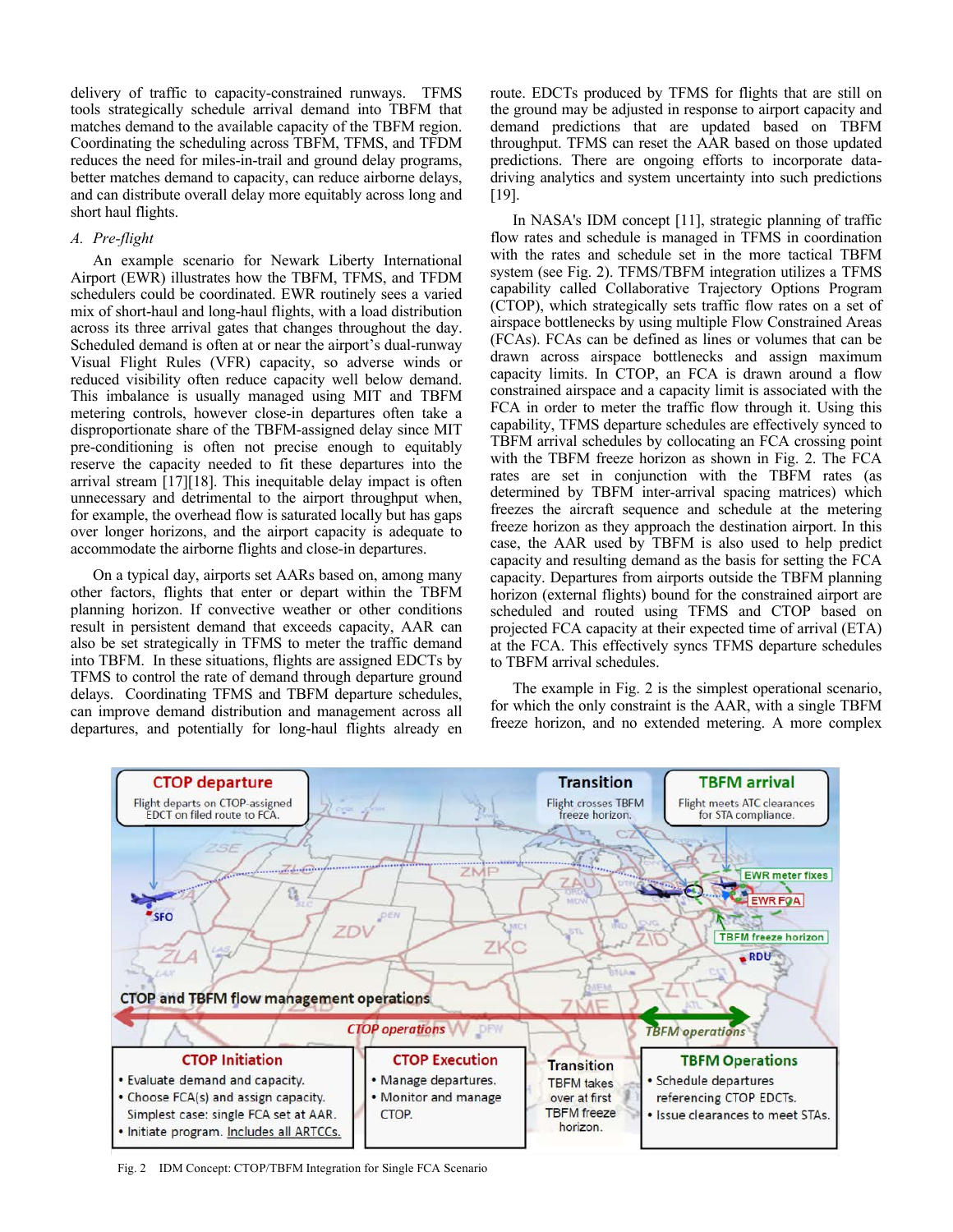CTOP/TBFM integration involves using multiple FCAs in CTOP and multiple TBFM freeze horizons for arrival and extended metering. One of the key capabilities in CTOP is to allow the airline operators during the pre-flight phase to submit a Trajectory Options Set (TOS), which consists of the initial flight plan, alternative user-preferred routes, and the trigger conditions in which the alternate routes are preferred over the initial flight plan. The decision to choose one route vs. another is rule-based, coordinated digitally, and done automatically by the CTOP automation.

The CTOP and TOS mechanisms provide a framework for moving traditional airspace operations towards a more usercentric / automated method for digital trajectory coordination, in which the airlines can generate their own trajectory solutions that better fit their business case and abide by any flow constraints that are broadcast by the service provider. However, TOS generation by the airlines without significant automation support has been challenging, and automated generation of TOS routes and other decision support tools would help to enable a wider adoption of TOS and CTOP. In the future, development of such tools may be better done by third-parties, who can then provide those services to many of the airlines.

# *B. Departure*

As a flight gets closer to its departure time, close-in flights that depart within the TBFM free horizon (called "internal departures") are scheduled using TBFM to depart and merge into an available arrival slot using APREQ/CFR (Approval Request/Call For Release) procedures, which are often not well coordinated with TBFM, the overhead stream, and airport surface/departure scheduling operations. Therefore, TFDM/ATD-2 departure management is used to depart flights in accordance with their scheduled departure time and insert them into the overhead stream. Fig. 3 illustrates the environment in which ATD-2 operates. ATD-2 integrates TFDM airport surface management, TBFM departure scheduling, Integrated Departure Arrival Capability (IDAC), and collaborative decision making for all airports within a departure terminal area [7].



Fig. 3. ATD-2:Departure Scheduling Integrated with Arrivals

ATD-2 incorporates advanced trajectory-based surface modeling, scheduling, and metering capabilities, in conjunction with trajectory-based departure metering and digital data exchange. The resulting capability is expected to address most of the obstacles that prevent flights from departing at their assigned EDCT or CDT and allow the flight to also seamlessly merge into the overhead stream. Higher conformance to the assigned EDCT or CDT will provide greater demand predictability by helping operators and traffic management coordinators comply with scheduled departure times, avoid surges in arrival demand at the destination, and provide demand management necessary to increase the availability of arrival slots for flights coming from close-in airports.

TFMS collaborative decision-making capabilities currently allow operators to prioritize flights 45 minutes or more prior to pushback by EDCT swaps and substitutions. However, there is no way for flight priorities to be submitted and used by TBFM for scheduling departures 45 minutes or less prior to pushback. If TBFM and TFMS departure scheduling were incorporated together in a TFDM/ATD-2 departure scheduler, operators could use ATD-2's flight prioritization and substitution capabilities to prioritize departures originating from different airports based on their arrival flight priorities at their common destination airports that can be coordinated through TFMS. By integrating TBFM-like timelines from departure through arrival, operators could monitor the progress, sequence, and ETAs of all their flights and indicate how they want delays distributed among their flights, as well as request substitutions where available.

In the departure phase, the airline operators may submit alternative, user-preferred route options in response to weather or traffic conditions, similar to the pre-flight phase. They can submit TOS routes, which can be reviewed by the ANSPs and issued as new flight plans. All of the flight coordination and submission can be done digitally using Pre-departure Reroute (PDRR) and Tower Data Link System (TDLS) capabilities. Although the communication mechanism for delivering userpreferred routes exists, the ability for the airline operators to generate TOS that fits their business case again will need a significant automation support. Therefore, in the future, airline and/or third-party services that develop and distribute automated generation of TOS routes. along with decision support tools that provide relevant weather, traffic and airspace information would enable a wider use of TOS in the departure phase of flight.

#### *C. En Route*

Once an aircraft climbs out of the departure airspace and reaches a level flight, it enters the en route phase of flight until the flight approaches its destination airport. Although it prefers to fly unimpeded at its optimal altitude and speed during this phase, it can be rerouted when it encounters convective weather. One of the capabilities within the ATD-3 project, called Traffic Aware Strategic Aircrew Requests (TASAR), provides reroute capability around adverse weather on the flight deck. TASAR leverages flight management system and onboard weather radar, wind, and traffic data to identify windoptimized routes and altitudes that save time and fuel [20].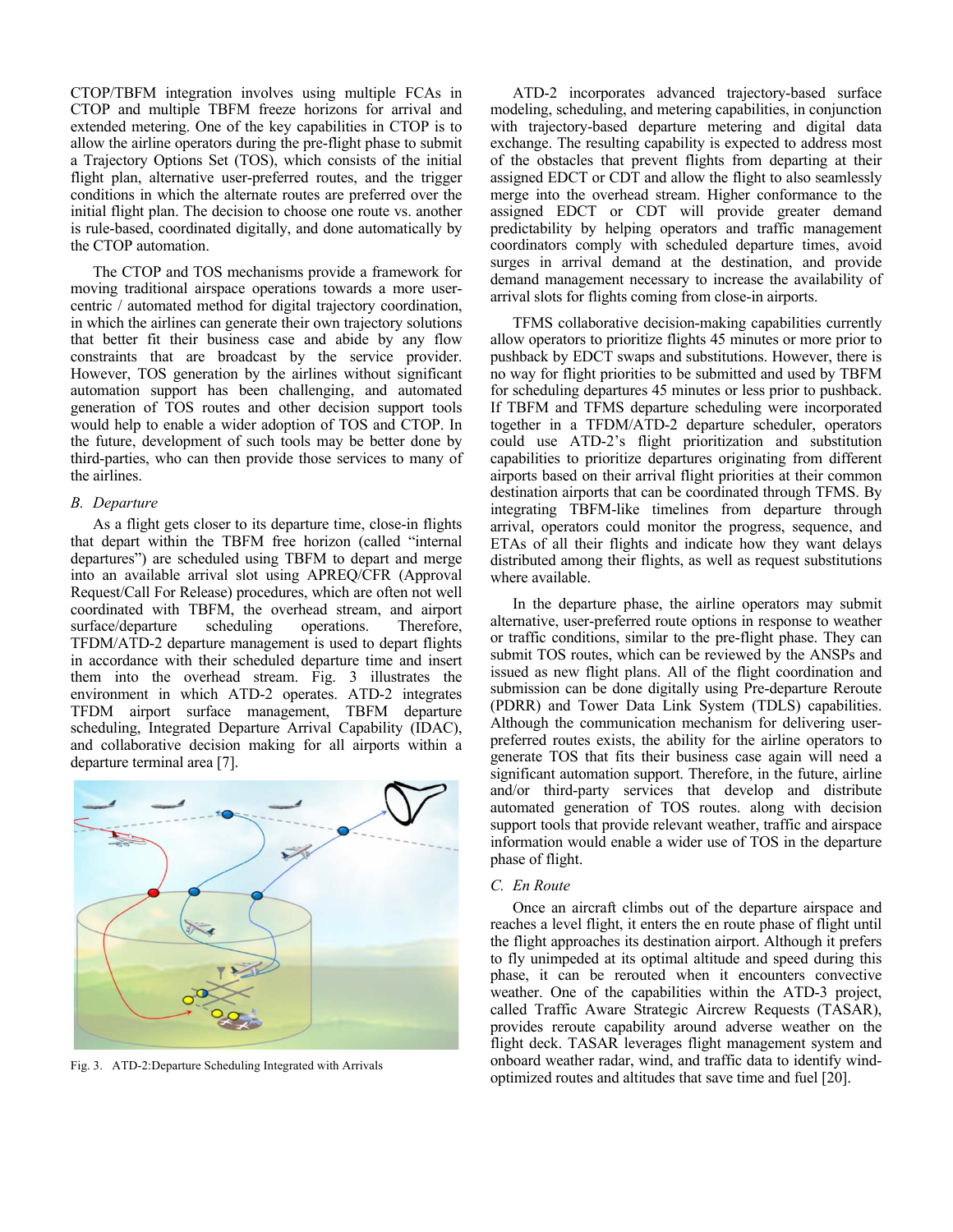From the ground-side, Multi-Flight Common Route (MFCR) within ATD-3 project provides a dynamically generated reroute capability around adverse weather [8]. MFCR advisories searches for a common trajectory that could benefit multiple flights and balances potential fuel/time savings with air traffic controller acceptability to achieve the best compromise reroute for a group of flights. MFCR capabilities are complementary to FAA's Advanced Flight-Specific Trajectories (AFST) which also provides a suite of weather avoidance reroute capabilities.

As an aircraft transitions from the en route to arrival phases of flight, the Dynamic Routes for Arrivals in Weather (DRAW) capability within the ATD-3 project provides trajectories to avoid adverse weather while also keeping it on time to its arrival schedule to the destination airport (see Fig. 4) [9]. DRAW is integrated with TBFM and serves two primary functions. First, it identifies defined weather avoidance routes that supply trajectory intent information necessary to support TBFM metering. Second, it is able to redistribute arrival demand to efficiently balance that demand across available arrival meter fixes. DRAW capabilities provide more opportunities to modify routes and sequences prior to flight crossing the TBFM meter fix freeze horizon in response to weather and traffic demand, thereby keeping aircraft on their trajectories in more adverse conditions.



Fig. 4. DRAW Reroutes and Arrival Fix Balancing

During the en route and arrival phases, airline operators can provide user-preferred trajectory solutions using TOS, Airborne Reroute (ABRR), and airborne Data Comm capabilities, in a manner analogous to the one described in the departure phase. Similar to departure phase, the airline operators' ability to generate dynamic weather reroutes requires significant automation support that may be provided by the airlines or by third-party services.

## *D. Arrival*

For the arrival phase of flight, the TBFM system allows multiple metering regions using extended metering (XM) and/or coupled scheduling (CS), in conjunction with existing arrival meter fix (MF) scheduling. Each of XM, CS, and MF has its own metering points and freeze horizon. These meter fixes and freeze horizons can be stacked and coupled to each other to provide rolling freeze horizons to the final TBFM metering point. A simple illustration of multiple TBFM regions for EWR is shown in Fig. 5. When a flight reaches a TBFM metering planning horizon, TBFM metering takes over based on the runway arrival rates, and controllers manage flights based on assigned TBFM scheduled time of arrivals (STAs). If TBFM extended metering is used, this transition would take place at the TBFM extended metering freeze horizon furthest away from the destination airport. Using extended metering in this manner provides relatively precise metering capability at longer distances. Opportunities for dynamic changes and application of preferences are maintained in between the successive TBFM horizons and are increased by making the horizons smaller and more numerous.



Fig. 5. Simple Illustration of TBFM Extended and Arrival Metering

In today's operations, TBFM schedule conformance ends once the aircraft enters the Terminal airspace. However, Terminal Sequencing and Spacing (TSAS) capability within ATD-1 project provides the controllers with the ability to manage aircraft on their assigned trajectories and STAs all the way to the runway threshold [10]. TSAS generates a timebased schedule and 4-dimensional trajectories to the runway threshold that de-conflict arrival aircraft from each other at merge points within the Terminal airspace. TSAS then creates "slot markers" that continually displays the desired target positions of the aircraft as they traverse through the Terminal airspace, so that the air traffic controllers can use the slot markers as visual targets to adjust aircraft speeds in order to keep aircraft on their STAs. TSAS integrates seamlessly with existing TBFM schedule, thereby creating integrated TBO solutions from the TBFM freeze horizon to the runway.Integration of TBFM scheduling and TSAS capability has the potential to address some of the metroplex inefficiencies, especially in the New York region. It enables the simultaneous use of scarce metroplex airspace by competing flows when beneficial. Alternating slot assignments between two airports would allow airspace sectors that are currently delegated to one airport only to be shared. For example, utilizing TBFM and TSAS, JFK and LGA arrivals could be scheduled to share lower altitude approach routes in the highlighted red airspace in Fig. 1. LGA arrivals in this case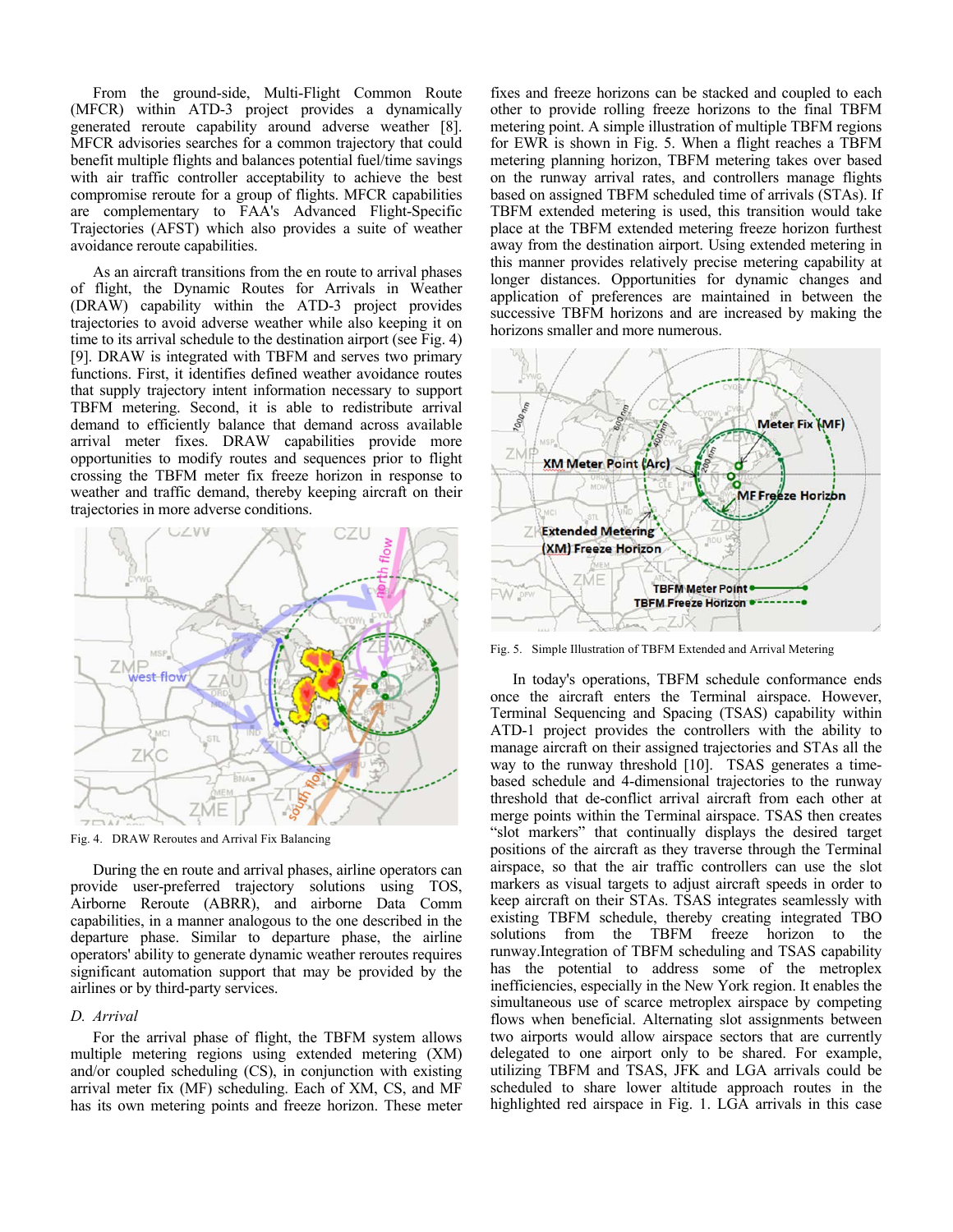could approach runway 4 while JFK arrivals can approach runway 13L. Similarly, scheduling and de-confliction can allow TEB and LGA arrivals to share the airspace highlighted in blue in Fig. 1 and allow flights to avoid extended travel along loops or long level segments, and significantly improve efficiency.

# IV. NEED FOR INTEGRATED TBO FOR INCREASINGLY DIVERSE AIR TRAFFIC OPERATIONS

High demand for access to the airspace from new entrants with diverse missions (e.g., Urban Air Mobility (UAM), Uncrewed Aerial Systems (UAS) activities, Space launch/reentry) will require traditional users of the NAS, such as commercial passenger and cargo airlines, business jets, and general aviation to accommodate the newcomers. The NAS will also need to accommodate a wider range of vehicle performance characteristics than in current operations, from supersonic flight [21] at the high end of the speed spectrum of current operations (e.g., Mach 1.4-1.6), to slow aircraft such as High Altitude Low Endurance (HALE) and Vertical Takeoff and Landing (VTOL) and UAS drones at the low end of the spectrum. The increased number of VTOL flights particularly supporting UAM operations [1][22] will operate mostly in the low-altitude Class G airspace, many operations close to the major airports. An increase in cruise-efficient short takeoff and landing (CESTOL) flights [23], particularly to support thinhaul operations connecting less served areas to major airports [24][25], increase the demand for short runways at major airports and the underutilized runways at secondary airports.

While initial concepts may segregate the new operations from traditional traffic, in the farther term these flights may operate in the same airspace and along the same flows as traditional traffic. Some missions such as space launches may require handling through static or dynamic reservation of airspace or other tailored solutions that may be disruptive to other nominal operations. Other new operations may be possible to integrate into the traditional traffic more seamlessly. The interaction between vehicles with wide disparity in performance, maneuverability and risk will require special consideration of the safety envelopes around them.

In addition, the expectation is that on-demand access, while existing today from general aviation and air taxi, will increase dramatically due to UAM and UAS operations, and will exhibit varying degrees of uncertainty in scheduling and nature of operations. Also, they may need more flexibility to change their plans more tactically than traditional operators. In order to effectively share busy airspace among a wide variety of missions, better planning and intent sharing will be required. In the future, high levels of connectivity and information sharing, automation and autonomy, and smart machine-based operations are expected to enable such accommodations.

The variation in vehicle performance and equipage capabilities will pose many challenges to predicting trajectories with accuracy. Additional tools and methods will be needed to provide better predictions, to accurately communicate these trajectories, to synchronize the trajectories so that all interested parties have the same information and expectations, and to ensure conformance to trajectories and flexibility to make changes in trajectories when needed.

For the traditional operations to be able to operate in this airspace, diverse vehicle performance, better trajectory prediction, better automatic data exchange, and better planning and intent sharing are needed. This will require advanced TBO capabilities to keep aircraft on their intended trajectories and share them automatically with others. The integration of TBO concepts in this paper provides a framework as to how it can be accomplished.

## V. CONCLUSION

This paper describes a framework for combining and advancing those NASA efforts to improve arrival and departure demand management by integrating select NASA TBO capabilities with the TFMS, TBFM, and the TFDM tools. to support surface, departure and arrival metering, as well as dynamic reroutes for weather avoidance. The paper also describes a mechanism of integrating operator priorities and preferences into service-oriented operations.

Taken together, integrated TBO solutions provide a solid foundation for future NAS transformations in order to handle highly diverse operations that are envisioned. Effective integration of TBO capabilities in traditional operations opens up the airspace to be shared with future diverse sets of vehicles and missions that has potential to transform the NAS in the 21<sup>st</sup> century.

#### **REFERENCES**

- [1] Thipphavong D.P., Apaza R.D., Barmore B.E., Battiste V., Belcastro C.M., Burian B.K., Dao Q.V., Feary M.S., Go S., Goodrich K.H., Homola J.R., Idris H.R., Kopardekar P.H, Lachter J.B., Neogi N.A., Ng H.K, Oseguera-Lohr R.M., Patterson M.D., Verma S.A., "Urban Air Mobility Airspace Integration Concepts and Considerations", 2018 Aviation Technology, Integration, and Operations Conference, Atlanta, Georgia, June 2018.
- [2] Nag S., Murakamiy D., Lifson M., Kopardekar P., "System Autonomy for Space Traffic Management", IEEE/AIAA 36th Digital Avionics Systems Conference (DASC), London England, Septamber 2018.
- [3] Chan, W., Barmore, B., Kibler, J., Lee, P., O'Connor, N., Palopo, K., Thipphavong, D., and Zelinski, S., "Overview of NASA's Air Traffic Management - Exploration (ATM-X) Project," AIAA 2018-3363, 2018 AIAAAviation Forum, AIAA Aviation Technnology, Integration, and Operations Conference, Atlanta, GA, 25-29 June 2018.
- [4] Idris, H. et al., "Operational and Architectural Concept Exploration for Increasing Diverse Operations ", Unpublished white paper, October 2018.
- Syed N., Rye M., Ade M., Trani A., Hinze N. and Swingle H., "ODM Commuter Aircraft Demand Estimation", 17th AIAA Aviation Technology, Integration, and Operations Conference, Denver, Colorado, June 2017.
- [6] FAA, "NextGen Vision for Trajectory Based Operations", version 2.0, September 2017.
- [7] Sharma, S., Capps, A., Engelland, S., and Jung, Y., "Operational Impact of the Baseline Integrated Arrival, Departure, and Surface System Field Demonstration," 37th Digital Avionics Systems Conference (DASC), 23-27 Sep. 2018.
- [8] Bilimoria, K., Hayashi, M., and Sheth, K., "Human-in-the-Loop Evaluation of Dynamic Multi-Flight Common Route Advisories," AIAA 2018-2877, 2018 AIAA Aviation Forum, AIAA Aviation Technnology, Integration, and Operations Conference, Atlanta, GA, 25-29 June 2018.
- [9] Isaacson, D., Hayashi, M., Gong, C., Wong, G., and Tang, H., "Laboratory Evaluation of Dynamic Routing of Air Traffic in an En Route Arrival Metering Environment," AIAA 2018-3985,